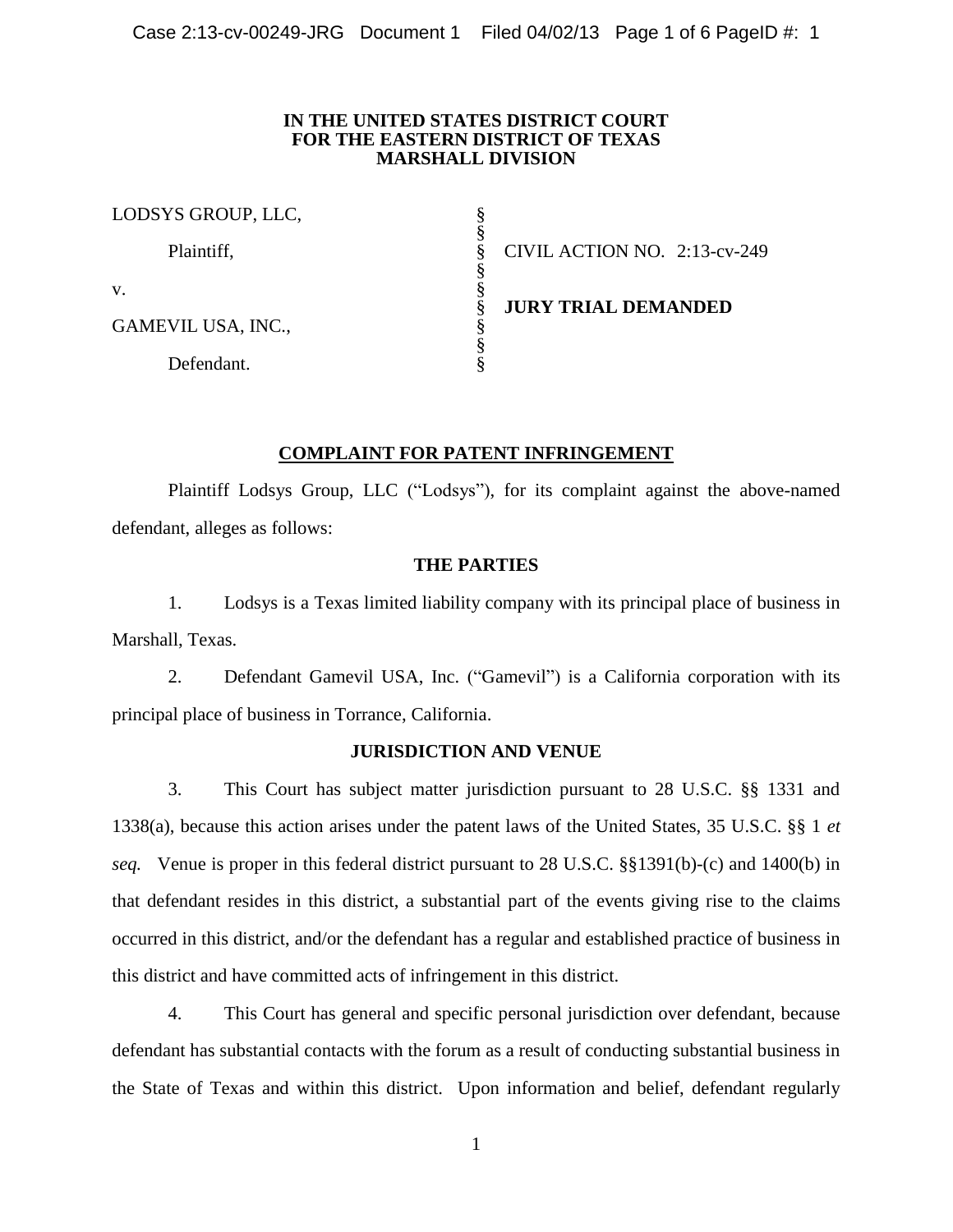solicits business in the State of Texas and this district; derives revenue from products and/or services provided to individuals residing the State of Texas and this district; conducts business utilizing the claimed systems and methods with and for customers residing in the State of Texas and this district; and provides and/or markets products and services directly to consumers in the State of Texas and this district.

## **INFRINGEMENT OF U.S. PATENT NO. 7,620,565**

5. On November 17, 2009, U.S. Patent No. 7,620,565 (the "'565 patent") was duly and legally issued for a "Customer-Based Product Design Module." A true and correct copy of the '565 patent is attached hereto as Exhibit A. Lodsys is the owner by assignment of all rights, title, and interest in and to the '565 patent.

6. On information and belief, Gamevil has infringed directly, indirectly, literally, under the doctrine of equivalents, contributorily, and/or through the inducement of others (including but not limited to users of Gamevil's applications), one or more of the claims of the '565 patent. On information and belief, Gamevil manufactures, uses, sells, imports, and/or offers to sell infringing products and/or services — including but not limited to Gamevil's applications such as Baseball Superstars 2010 — which infringe at least claims 1, 15, and 27 of the '565 patent under 35 U.S.C. § 271.

7. Prior to filing this complaint, Lodsys informed Gamevil of the patents-in-suit and offered to enter into a licensing arrangement that would allow Gamevil to continue practicing the inventions claimed in patents-in-suit. Gamevil, however, chose not to enter into a licensing agreement. Instead, with knowledge of the patents-in-suit and disregard for Lodsys' patent rights, Gamevil chose to continue its infringement. On information and belief, Gamevil continued its infringement despite an objectively high likelihood that its actions constituted infringement of a valid patent (*i.e.*, the '565 patent). Gamevil was made aware and, therefore, knew of the risk that it infringed the '565 patent. Accordingly, Gamevil acted knowingly, willfully, and with intent to infringe the patents-in-suit.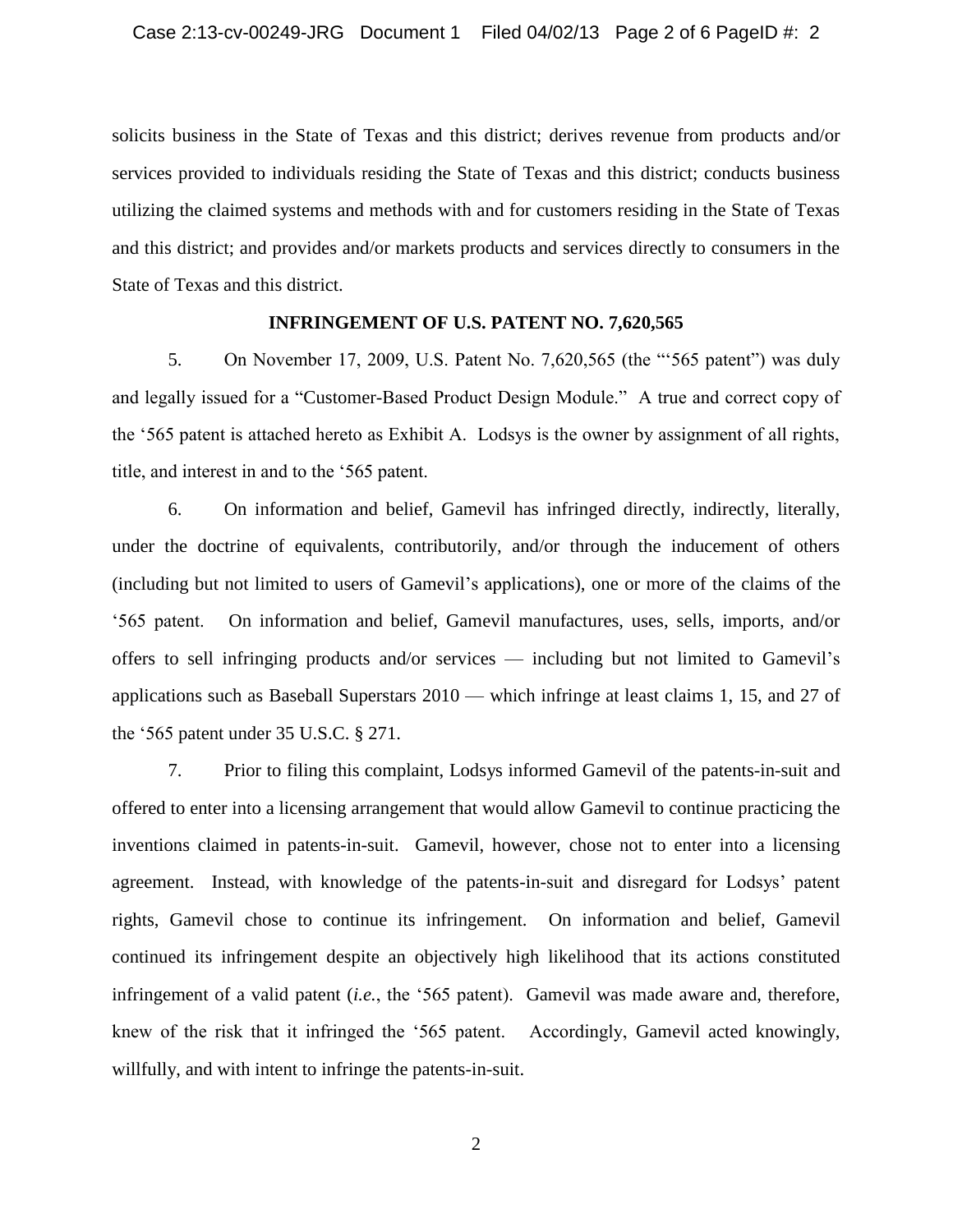8. Based on the information presently available to Lodsys absent discovery, and in the alternative to direct infringement, Gamevil is liable for indirect infringement of the '565 patent by inducing infringement and contributing to direct infringement of the '565 patent by others (*e.g.*, end users of Gamevil's applications, including Baseball Superstars 2010).

9. At least from the time Gamevil received notice from Lodsys, Gamevil has purposely and voluntarily made its applications available to customers, with the expectation that its applications will be used by end users within the Eastern District of Texas. On information and belief, and in the alternative to direct infringement, Gamevil has thereby induced the end users of its applications within the Eastern District of Texas to infringe one or more claims of the '565 patent, and Gamevil knew or should have known that its actions would induce direct infringement.

10. On information and belief, and in the alternative to direct infringement, Gamevil has also contributed to the direct infringement of one or more claims of the '565 patent by intentionally and voluntarily providing its applications to end users within the Eastern District of Texas, knowing that its applications to be especially made or adapted for use by end users to infringe the '565 patent from at least the time Gamevil received notice of the patents-in-suit from Lodsys. On information and belief, Gamevil's applications have no substantial noninfringing uses, and Gamevil acted knowing that its applications are not a staple article or commodity of commerce suitable for substantially non-infringing use.

11. Defendant's acts of infringement have caused damage to Lodsys, and Lodsys is entitled to recover from defendant the damages sustained by Lodsys as a result of defendant's wrongful acts in an amount subject to proof at trial. Defendant's infringement is willful and deliberate, including because defendant became aware of the infringing nature of its products and services at the latest when it received a notice letter from Lodsys and/or the filing of this complaint, entitling Lodsys to increased damages under 35 U.S.C. § 284 and to attorneys' fees and costs incurred in prosecuting this action under 35 U.S.C. § 285.

3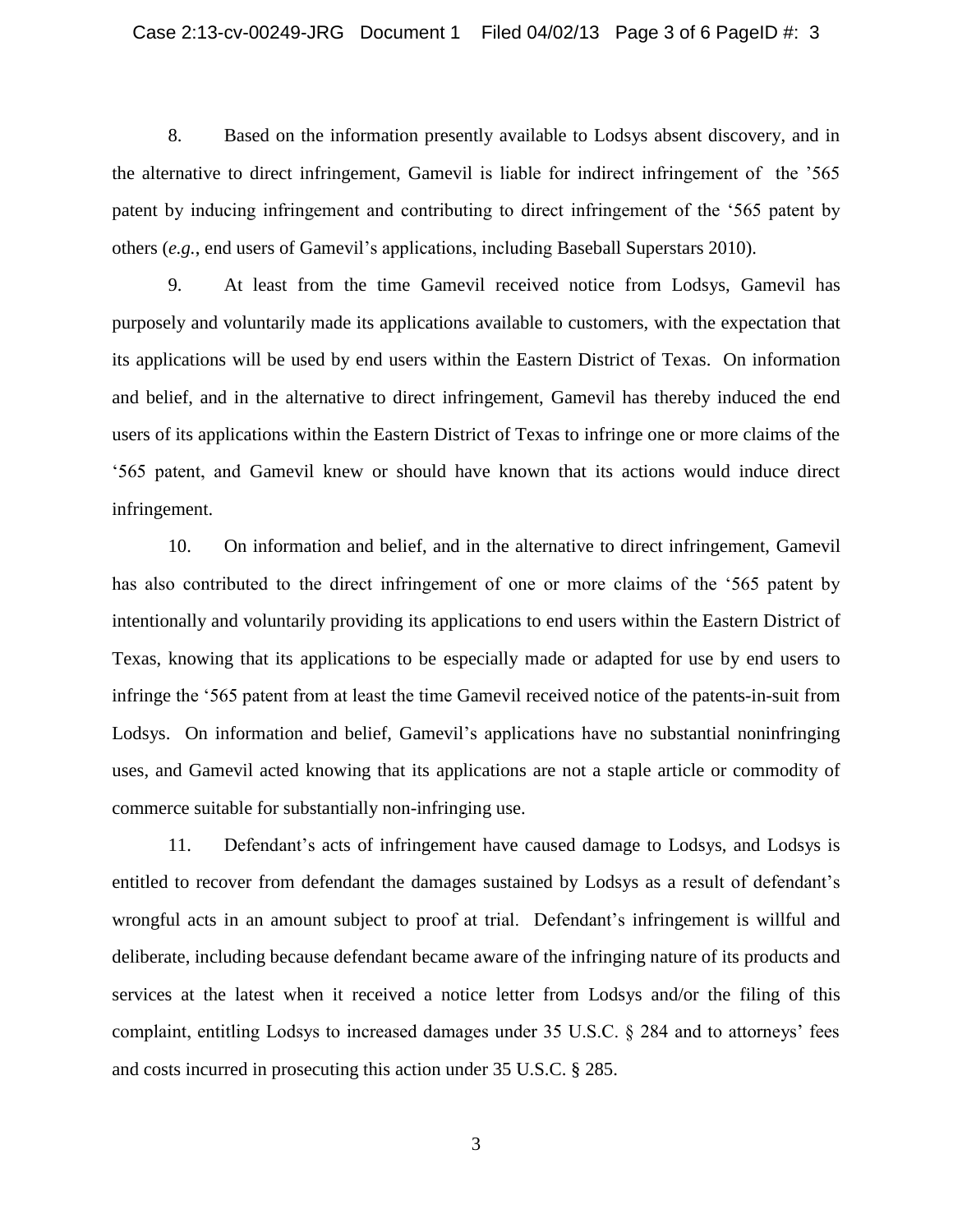#### **INFRINGEMENT OF U.S. PATENT NO. 7,222,078**

12. On May 22, 2007, U.S. Patent No. 7,222,078 (the "'078 patent") was duly and legally issued for "Methods and Systems for Gathering Information from Units of a Commodity Across a Network." A true and correct copy of the '078 patent is attached hereto as Exhibit B. Lodsys is the owner by assignment of all rights, title, and interest in and to the '078 patent.

13. On information and belief, Gamevil has infringed directly, indirectly, literally, under the doctrine of equivalents, contributorily, and/or through the inducement of others (including but not limited to users of Gamevil's applications), one or more of the claims of the '078 patent. On information and belief, Gamevil manufactures, uses, sells, imports, and/or offers to sell infringing products and/or services — including but not limited to Gamevil's applications such as Baseball Superstars 2010 — which infringe at least claims 1 and 69 of the '078 patent under 35 U.S.C. § 271.

14. Prior to filing this complaint, Lodsys informed Gamevil of the patents-in-suit and offered to enter into a licensing arrangement that would allow Gamevil to continue practicing the inventions claimed in patents-in-suit. Gamevil, however, chose not to enter into a licensing agreement. Instead, with knowledge of the patents-in-suit and disregard for Lodsys' patent rights, Gamevil chose to continue its infringement. On information and belief, Gamevil continued its infringement despite an objectively high likelihood that its actions constituted infringement of a valid patent (*i.e.*, the '078 patent). Gamevil was made aware and, therefore, knew of the risk that it infringed the '078 patent. Accordingly, Gamevil acted knowingly, willfully, and with intent to infringe the patents-in-suit.

15. Based on the information presently available to Lodsys absent discovery, and in the alternative to direct infringement, Gamevil is liable for indirect infringement of the '078 patent by inducing infringement and contributing to direct infringement of the '078 patent by others (*e.g.*, end users of Gamevil's applications, including Baseball Superstars 2010).

16. At least from the time Gamevil received notice from Lodsys, Gamevil has purposely and voluntarily made its applications available to customers, with the expectation that

4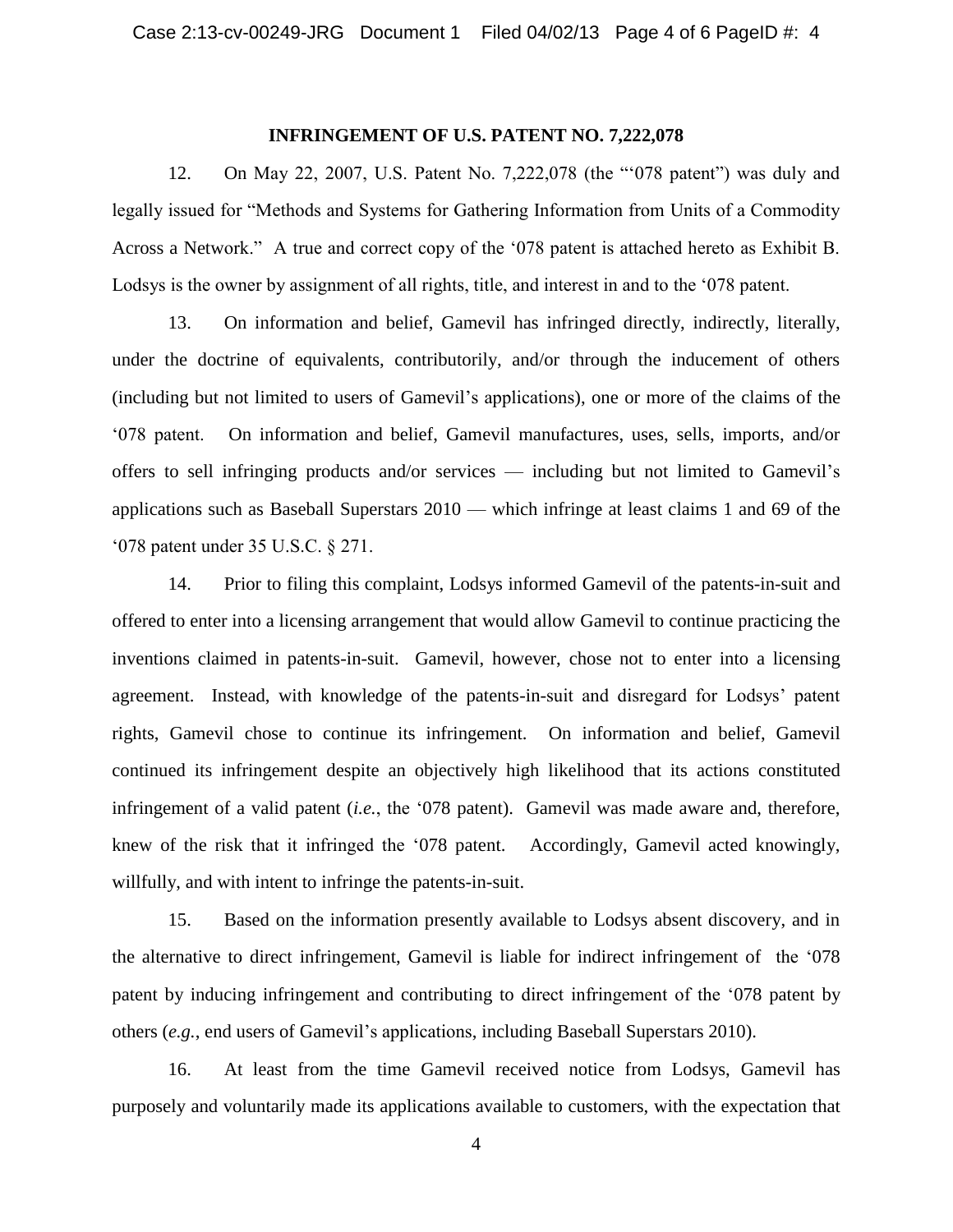its applications will be used by end users within the Eastern District of Texas. On information and belief, and in the alternative to direct infringement, Gamevil has thereby induced the end users of its applications within the Eastern District of Texas to infringe one or more claims of the '078 patent, and Gamevil knew or should have known that its actions would induce direct infringement.

17. On information and belief, and in the alternative to direct infringement, Gamevil has also contributed to the direct infringement of one or more claims of the '078 patent by intentionally and voluntarily providing its applications to end users within the Eastern District of Texas, knowing that its applications to be especially made or adapted for use by end users to infringe the '078 patent from at least the time Gamevil received notice of the patents-in-suit from Lodsys. On information and belief, Gamevil's applications have no substantial noninfringing uses, and Gamevil acted knowing that its applications are not a staple article or commodity of commerce suitable for substantially non-infringing use.

18. Defendant's acts of infringement have caused damage to Lodsys, and Lodsys is entitled to recover from defendant the damages sustained by Lodsys as a result of defendant's wrongful acts in an amount subject to proof at trial. Defendant's infringement is willful and deliberate, including because defendant became aware of the infringing nature of its products and services at the latest when it received a notice letter from Lodsys and/or the filing of this complaint, entitling Lodsys to increased damages under 35 U.S.C. § 284 and to attorneys' fees and costs incurred in prosecuting this action under 35 U.S.C. § 285.

#### **JURY DEMAND**

Pursuant to Rule 38 of the Federal Rules of Civil Procedure, Lodsys respectfully requests a trial by jury on all issues.

#### **PRAYER FOR RELIEF**

WHEREFORE, Plaintiff Lodsys Group, LLC, respectfully requests entry of judgment in its favor and against defendant as follows:

(a) Declaration that defendant has infringed U.S. Patent No. 7,620,565 and U.S.